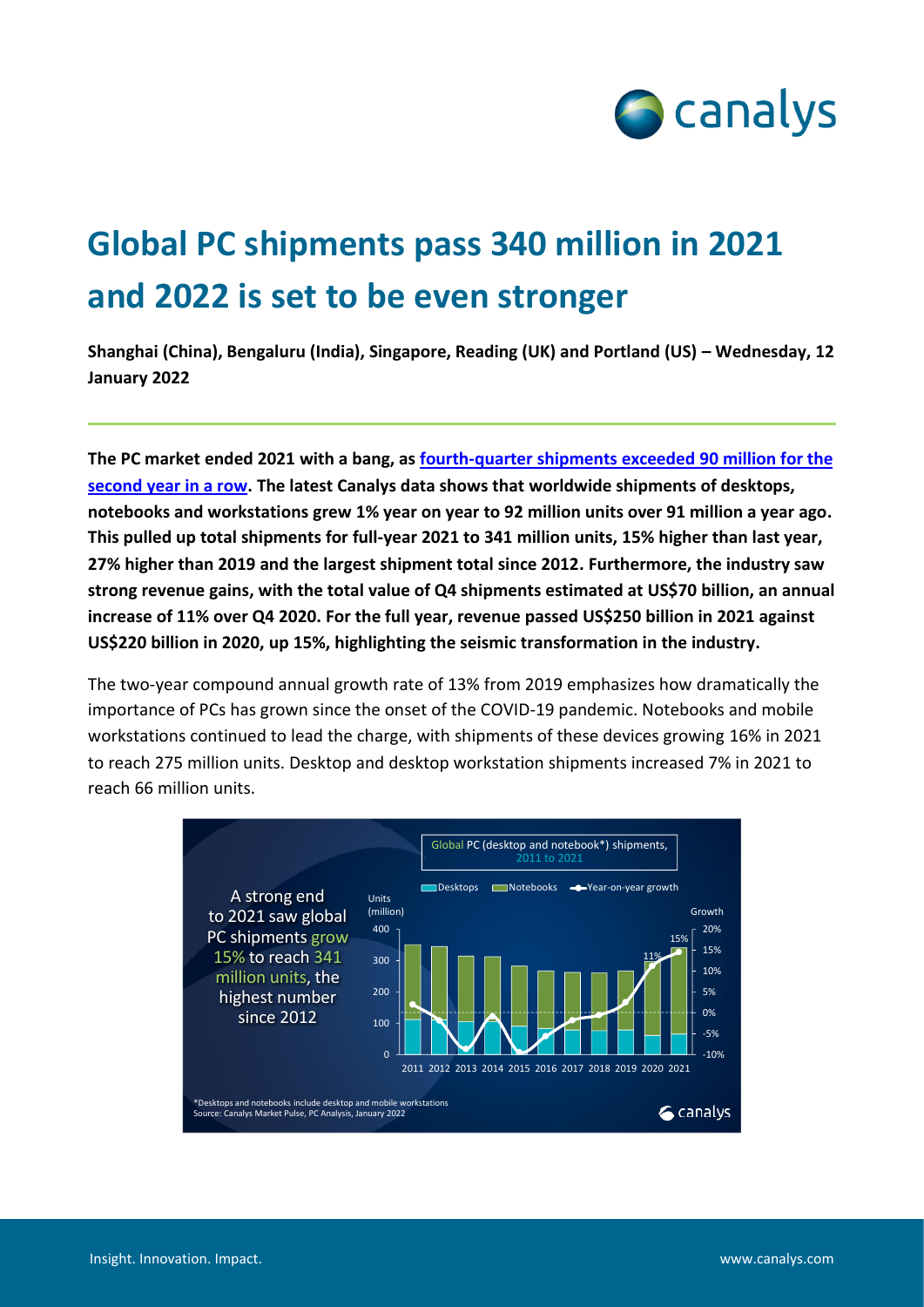

"2021 was a watershed year in the history of the PC market, with the PC's place at the center of work, learning and leisure truly cemented," said Ishan Dutt, Senior Analyst at Canalys. "For the market to post double-digit growth over an impressive 2020, despite the constant cloud of supply constraints, speaks volumes about how strong PC demand has been over the last 12 months. Taking a long-term view, the most important developments in 2021 were the large increases in PC penetration and usage rates. PCs are now in the hands of both young students and older family members, while ownership of two or more PCs per person has become more common in developed markets. Since the onset of the pandemic, a larger than normal proportion of PCs shipped have been new additions to the installed base rather than replacement devices, especially in areas such as education and remote work. This has set the stage for continued success for the PC industry as there is no turning back from how embedded they are in our day-to-day lives."

Lenovo took first place in the PC market in Q4 with total shipments of 21.7 million units, an annual decline of 6.5%. It was also the biggest-shipping vendor for full-year 2021, hitting a record 82.1 million units, a 13.1% increase on 2020. HP ranked second, with Q4 shipments of 18.7 million units helping it reach 74.1 million units in 2021, growth of 9.5% over 2020. Third-placed Dell posted stellar growth of 8.9% in Q4 to reach 17.2 million units and increased its market share by over 1%. Dell ended 2021 with total shipments of 59.3 million units for the year. Apple came fourth with Q4 growth of 9.0% and full-year growth of 28.3%, making it the best-performing vendor in the top five. It shipped 7.8 million units in Q4 and 29.0 million units in full-year 2021. Acer rounded out the top five for both Q4 and the full year, posting shipments of 6.6 million in Q4 and 24.4 million units in 2021.

| Worldwide desktop, notebook and workstation shipments (market share and annual growth)<br>Canalys PC Market Pulse: Q4 2021 |                      |                         |                      |                         |                  |  |  |  |
|----------------------------------------------------------------------------------------------------------------------------|----------------------|-------------------------|----------------------|-------------------------|------------------|--|--|--|
| Vendor<br>(company)                                                                                                        | Q4 2021<br>shipments | Q4 2021<br>market share | Q4 2020<br>shipments | Q4 2020<br>market share | Annual<br>growth |  |  |  |
| Lenovo                                                                                                                     | 21,701               | 23.7%                   | 23,220               | 25.5%                   | $-6.5%$          |  |  |  |
| HP                                                                                                                         | 18,645               | 20.3%                   | 19,225               | 21.1%                   | $-3.0%$          |  |  |  |
| Dell                                                                                                                       | 17,195               | 18.7%                   | 15,794               | 17.4%                   | 8.9%             |  |  |  |
| Apple                                                                                                                      | 7,810                | 8.5%                    | 7,163                | 7.9%                    | 9.0%             |  |  |  |
| Acer                                                                                                                       | 6,582                | 7.2%                    | 6,166                | 6.8%                    | 6.7%             |  |  |  |
| Others                                                                                                                     | 19,802               | 21.6%                   | 19,431               | 20.7%                   | 1.9%             |  |  |  |
| <b>Total</b>                                                                                                               | 91,736               | 100.0%                  | 90,999               | 100.0%                  | 0.8%             |  |  |  |

**Worldwide desktop, notebook and workstation shipments (market share and annual growth)**

Г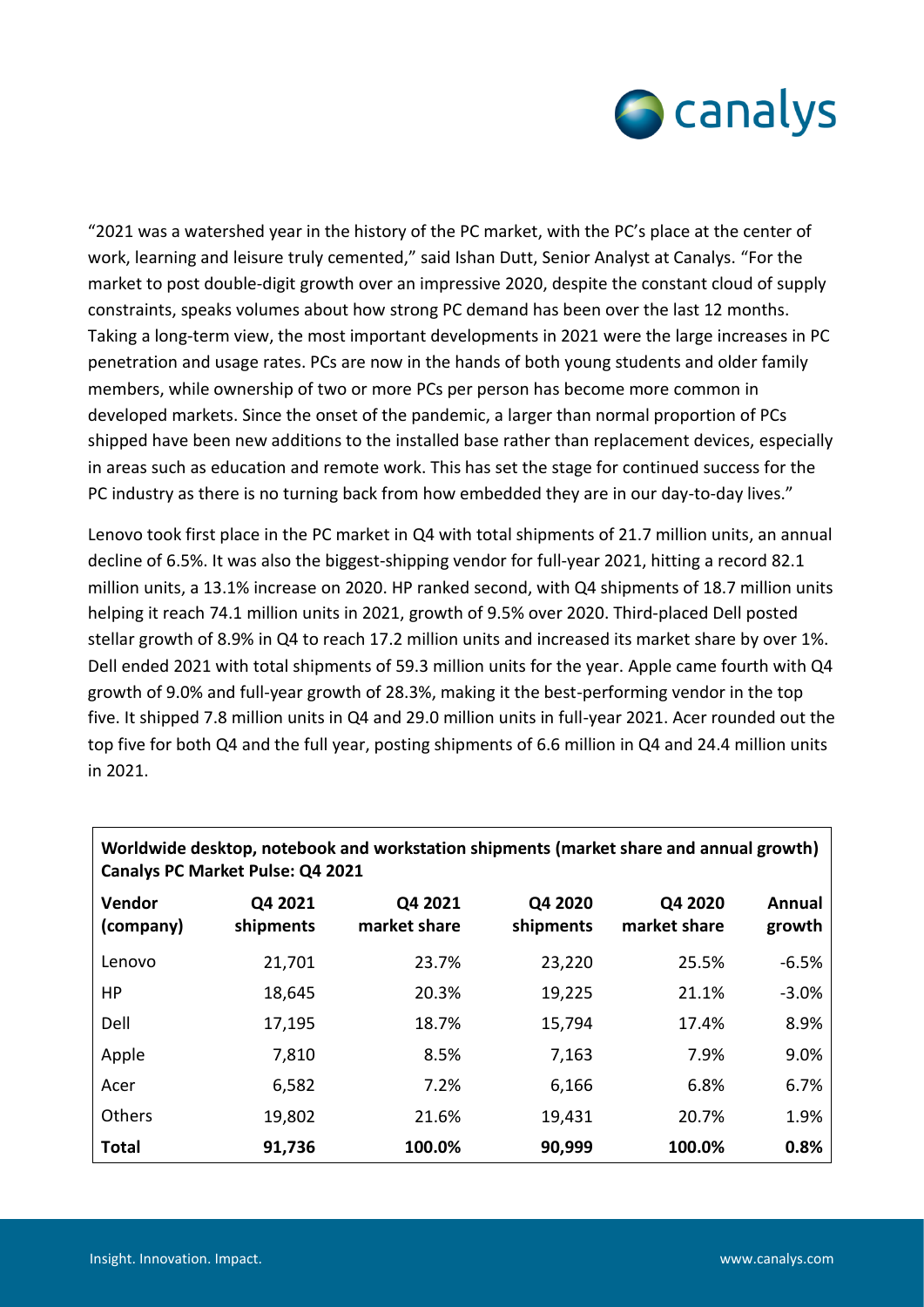

**Scanalys** 

## Note: Unit shipments in thousands. Percentages may not add up to 100% due to rounding. Source: Canalys PC Analysis (sell-in shipments), January 2022

| Worldwide desktop, notebook and workstation shipments (market share and annual growth)<br>Canalys PC Market Pulse: Full-year 2021                                              |                   |                      |                   |                      |                  |  |  |  |  |
|--------------------------------------------------------------------------------------------------------------------------------------------------------------------------------|-------------------|----------------------|-------------------|----------------------|------------------|--|--|--|--|
| Vendor<br>(company)                                                                                                                                                            | 2021<br>shipments | 2021<br>market share | 2020<br>shipments | 2020<br>market share | Annual<br>growth |  |  |  |  |
| Lenovo                                                                                                                                                                         | 82,142            | 24.1%                | 72,646            | 24.4%                | 13.1%            |  |  |  |  |
| НP                                                                                                                                                                             | 74,072            | 21.7%                | 67,688            | 22.7%                | 9.5%             |  |  |  |  |
| Dell                                                                                                                                                                           | 59,300            | 17.4%                | 50,273            | 16.9%                | 18.0%            |  |  |  |  |
| Apple                                                                                                                                                                          | 28,958            | 8.5%                 | 22,574            | 7.6%                 | 28.3%            |  |  |  |  |
| Acer                                                                                                                                                                           | 24,383            | 7.1%                 | 20,023            | 6.7%                 | 21.8%            |  |  |  |  |
| <b>Others</b>                                                                                                                                                                  | 72,198            | 21.2%                | 64,430            | 21.6%                | 12.1%            |  |  |  |  |
| <b>Total</b>                                                                                                                                                                   | 341,053           | 100.0%               | 297,614           | 100.0%               | 14.6%            |  |  |  |  |
| Note: Unit shipments in thousands. Percentages may not add up<br><b>A</b> canalys<br>to 100% due to rounding.<br>Source: Canalys PC Analysis (sell-in shipments), January 2022 |                   |                      |                   |                      |                  |  |  |  |  |

"While 2021 was the year of digital transformation, 2022 will be the year of digital acceleration," said Canalys Principal Analyst Rushabh Doshi. "Demand for technology has boomed in the past two years, the effects of which continue to disrupt the supply chain, affecting not just availability of PCs, but also smartphones, automobiles and servers. As PC vendors navigate an ever more complicated situation, consumer spending patterns are shifting. We will see revenue growth in the industry from spending on premium PCs, monitors, accessories and other technology products that enable us to work from anywhere, collaborate around the world and remain ultra-productive. The importance of faster, better, more resilient and more secure PCs has never been greater, and the industry is willing to innovate and push the boundaries to keep this momentum going."

From a market standpoint, the US continued to see shipments fall for a second consecutive quarter, primarily due to a strong fourth quarter for Chromebooks in 2020. EMEA and Asia Pacific (excluding Japan) were bright spots, as shipments grew by double digits over last year.